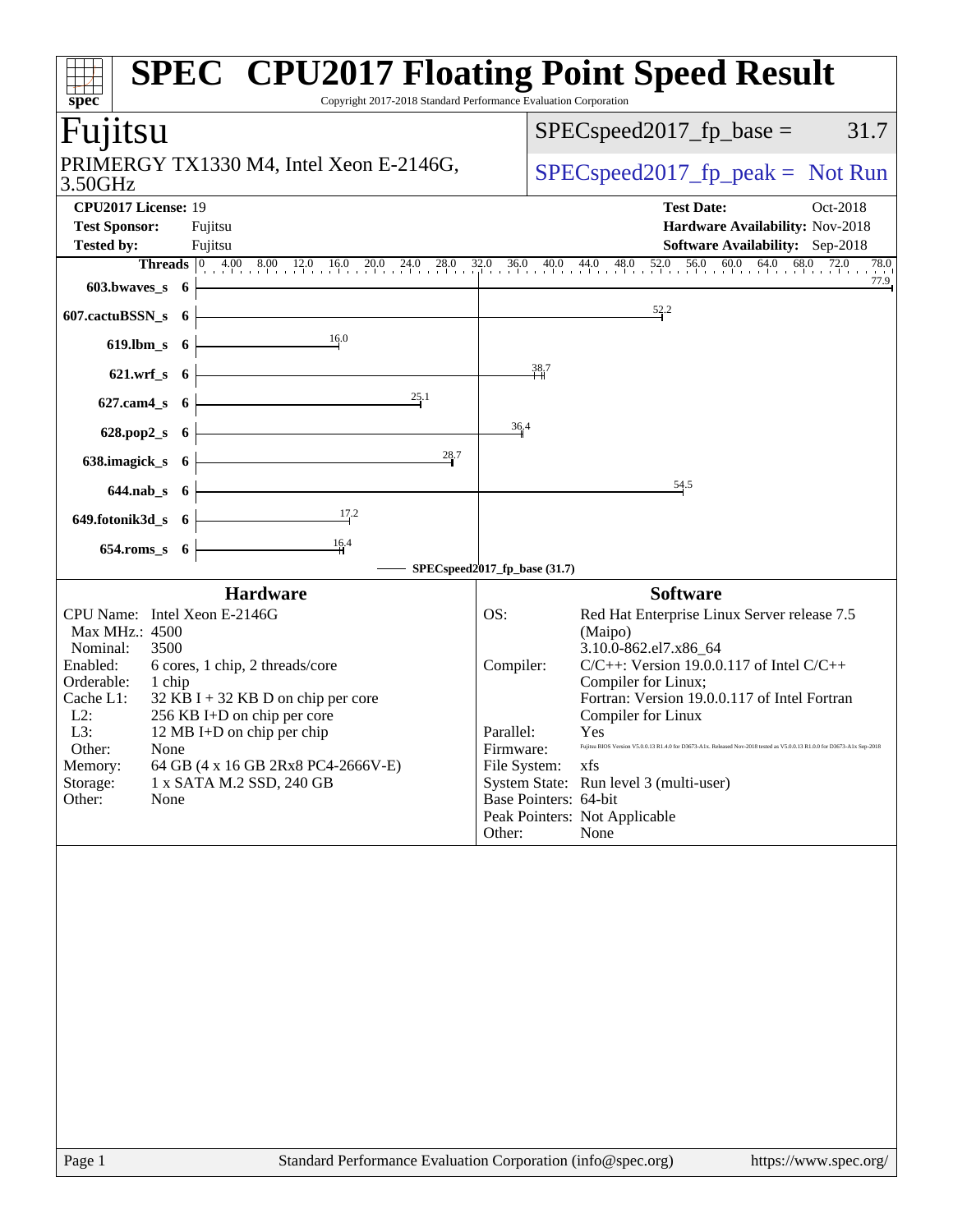Copyright 2017-2018 Standard Performance Evaluation Corporation

### Fujitsu

**[spec](http://www.spec.org/)**

#### 3.50GHz PRIMERGY TX1330 M4, Intel Xeon E-2146G,  $\vert$  [SPECspeed2017\\_fp\\_peak =](http://www.spec.org/auto/cpu2017/Docs/result-fields.html#SPECspeed2017fppeak) Not Run

 $SPEC speed2017_fp\_base = 31.7$ 

**[CPU2017 License:](http://www.spec.org/auto/cpu2017/Docs/result-fields.html#CPU2017License)** 19 **[Test Date:](http://www.spec.org/auto/cpu2017/Docs/result-fields.html#TestDate)** Oct-2018 **[Test Sponsor:](http://www.spec.org/auto/cpu2017/Docs/result-fields.html#TestSponsor)** Fujitsu **[Hardware Availability:](http://www.spec.org/auto/cpu2017/Docs/result-fields.html#HardwareAvailability)** Nov-2018 **[Tested by:](http://www.spec.org/auto/cpu2017/Docs/result-fields.html#Testedby)** Fujitsu **[Software Availability:](http://www.spec.org/auto/cpu2017/Docs/result-fields.html#SoftwareAvailability)** Sep-2018

#### **[Results Table](http://www.spec.org/auto/cpu2017/Docs/result-fields.html#ResultsTable)**

|                            | <b>Base</b>    |                |                |                |       |                | <b>Peak</b> |                |                |              |                |              |                |              |
|----------------------------|----------------|----------------|----------------|----------------|-------|----------------|-------------|----------------|----------------|--------------|----------------|--------------|----------------|--------------|
| <b>Benchmark</b>           | <b>Threads</b> | <b>Seconds</b> | Ratio          | <b>Seconds</b> | Ratio | <b>Seconds</b> | Ratio       | <b>Threads</b> | <b>Seconds</b> | <b>Ratio</b> | <b>Seconds</b> | <b>Ratio</b> | <b>Seconds</b> | <b>Ratio</b> |
| 603.bwayes_s               | 6              | 757            | 77.9           | 758            | 77.9  | 758            | 77.9        |                |                |              |                |              |                |              |
| 607.cactuBSSN s            | 6              | 320            | 52.2           | 319            | 52.2  | 319            | 52.2        |                |                |              |                |              |                |              |
| $619.$ lbm_s               | 6              | 328            | 16.0           | 328            | 16.0  | 328            | <b>16.0</b> |                |                |              |                |              |                |              |
| $621$ wrf s                | 6              | 349            | 37.9           | 339            | 39.0  | 342            | 38.7        |                |                |              |                |              |                |              |
| $627$ .cam $4 \text{ s}$   | 6              | 354            | 25.1           | 353            | 25.1  | 353            | 25.1        |                |                |              |                |              |                |              |
| $628.pop2_s$               | 6              | 326            | 36.4           | 327            | 36.3  | 325            | 36.6        |                |                |              |                |              |                |              |
| 638.imagick_s              | 6              | 503            | 28.7           | 502            | 28.7  | 505            | 28.6        |                |                |              |                |              |                |              |
| $644$ .nab s               | 6              | 320            | 54.6           | 320            | 54.5  | 320            | 54.5        |                |                |              |                |              |                |              |
| 649.fotonik3d s            | 6              | 531            | 17.2           | 531            | 17.2  | 531            | 17.2        |                |                |              |                |              |                |              |
| $654$ .roms s              | 6              | 960            | 16.4           | 951            | 16.6  | 980            | 16.1        |                |                |              |                |              |                |              |
| $SPEC speed2017$ fp base = |                |                | 31.7           |                |       |                |             |                |                |              |                |              |                |              |
| $SPECspeed2017_fp\_peak =$ |                |                | <b>Not Run</b> |                |       |                |             |                |                |              |                |              |                |              |

Results appear in the [order in which they were run.](http://www.spec.org/auto/cpu2017/Docs/result-fields.html#RunOrder) Bold underlined text [indicates a median measurement.](http://www.spec.org/auto/cpu2017/Docs/result-fields.html#Median)

#### **[Submit Notes](http://www.spec.org/auto/cpu2017/Docs/result-fields.html#SubmitNotes)**

 The taskset mechanism was used to bind copies to processors. The config file option 'submit' was used to generate taskset commands to bind each copy to a specific processor. For details, please see the config file.

### **[Operating System Notes](http://www.spec.org/auto/cpu2017/Docs/result-fields.html#OperatingSystemNotes)**

Stack size set to unlimited using "ulimit -s unlimited"

### **[General Notes](http://www.spec.org/auto/cpu2017/Docs/result-fields.html#GeneralNotes)**

Environment variables set by runcpu before the start of the run: KMP AFFINITY = "granularity=fine, compact,  $1,0$ " OMP\_STACKSIZE = "192M" LD\_LIBRARY\_PATH = "/home/Benchmark/speccpu2017-ic19/ic19.0-lib/intel64"

 Binaries compiled on a system with 1x Intel Xeon E-2186G CPU + 64GB RAM memory using Red Hat Enterprise Linux Server release 7.5 Transparent Huge Pages enabled by default Prior to runcpu invocation Filesystem page cache synced and cleared with: sync; echo 3 > /proc/sys/vm/drop\_caches

Yes: The test sponsor attests, as of date of publication, that CVE-2017-5754 (Meltdown) is mitigated in the system as tested and documented. Yes: The test sponsor attests, as of date of publication, that CVE-2017-5753 (Spectre variant 1) is mitigated in the system as tested and documented.

**(Continued on next page)**

| Page 2 | Standard Performance Evaluation Corporation (info@spec.org) | https://www.spec.org/ |
|--------|-------------------------------------------------------------|-----------------------|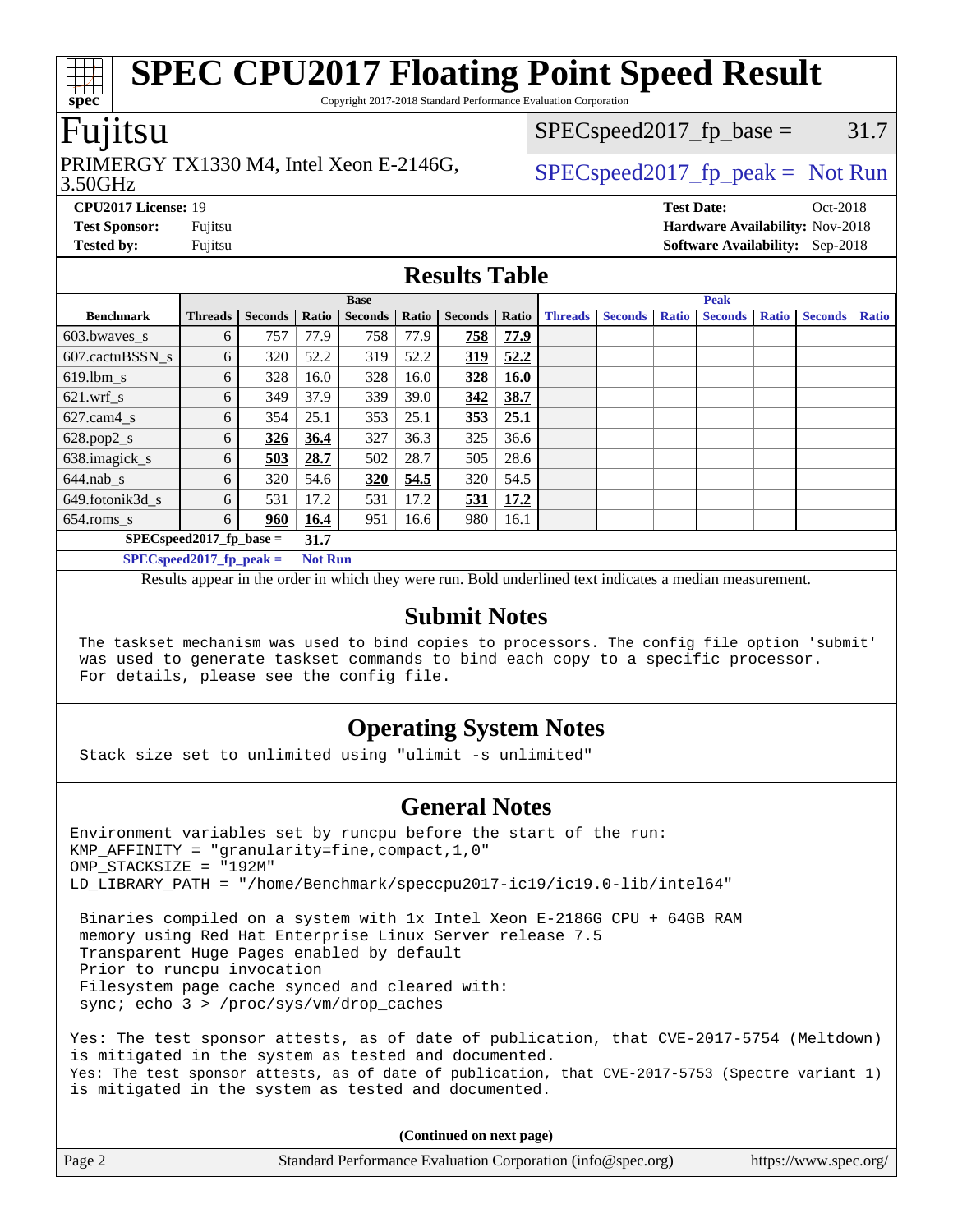Copyright 2017-2018 Standard Performance Evaluation Corporation

### Fujitsu

**[spec](http://www.spec.org/)**

3.50GHz PRIMERGY TX1330 M4, Intel Xeon E-2146G,  $\vert$  [SPECspeed2017\\_fp\\_peak =](http://www.spec.org/auto/cpu2017/Docs/result-fields.html#SPECspeed2017fppeak) Not Run

 $SPEC speed2017_fp\_base = 31.7$ 

**[Tested by:](http://www.spec.org/auto/cpu2017/Docs/result-fields.html#Testedby)** Fujitsu **[Software Availability:](http://www.spec.org/auto/cpu2017/Docs/result-fields.html#SoftwareAvailability)** Sep-2018

**[CPU2017 License:](http://www.spec.org/auto/cpu2017/Docs/result-fields.html#CPU2017License)** 19 **[Test Date:](http://www.spec.org/auto/cpu2017/Docs/result-fields.html#TestDate)** Oct-2018 **[Test Sponsor:](http://www.spec.org/auto/cpu2017/Docs/result-fields.html#TestSponsor)** Fujitsu **[Hardware Availability:](http://www.spec.org/auto/cpu2017/Docs/result-fields.html#HardwareAvailability)** Nov-2018

### **[General Notes \(Continued\)](http://www.spec.org/auto/cpu2017/Docs/result-fields.html#GeneralNotes)**

Yes: The test sponsor attests, as of date of publication, that CVE-2017-5715 (Spectre variant 2) is mitigated in the system as tested and documented.

### **[Platform Notes](http://www.spec.org/auto/cpu2017/Docs/result-fields.html#PlatformNotes)**

Page 3 Standard Performance Evaluation Corporation [\(info@spec.org\)](mailto:info@spec.org) <https://www.spec.org/> BIOS configuration: Energy Efficient Turbo = Disabled Sysinfo program /home/Benchmark/speccpu2017-ic19/bin/sysinfo Rev: r5797 of 2017-06-14 96c45e4568ad54c135fd618bcc091c0f running on localhost.localdomain Tue Oct 30 17:12:45 2018 SUT (System Under Test) info as seen by some common utilities. For more information on this section, see <https://www.spec.org/cpu2017/Docs/config.html#sysinfo> From /proc/cpuinfo model name : Intel(R) Xeon(R) E-2146G CPU @ 3.50GHz 1 "physical id"s (chips) 12 "processors" cores, siblings (Caution: counting these is hw and system dependent. The following excerpts from /proc/cpuinfo might not be reliable. Use with caution.) cpu cores : 6 siblings : 12 physical 0: cores 0 1 2 3 4 5 From lscpu: Architecture: x86\_64 CPU op-mode(s): 32-bit, 64-bit Byte Order: Little Endian  $CPU(s):$  12 On-line CPU(s) list: 0-11 Thread(s) per core: 2 Core(s) per socket: 6  $Sockets(s):$  1 NUMA node(s): 1 Vendor ID: GenuineIntel CPU family: 6 Model: 158 Model name:  $Intel(R)$  Xeon(R) E-2146G CPU @ 3.50GHz Stepping: 10 CPU MHz: 4342.529<br>
CPU max MHz: 4500.0000  $CPU$  max  $MHz:$  CPU min MHz: 800.0000 BogoMIPS: 7008.00 Virtualization: VT-x L1d cache: 32K **(Continued on next page)**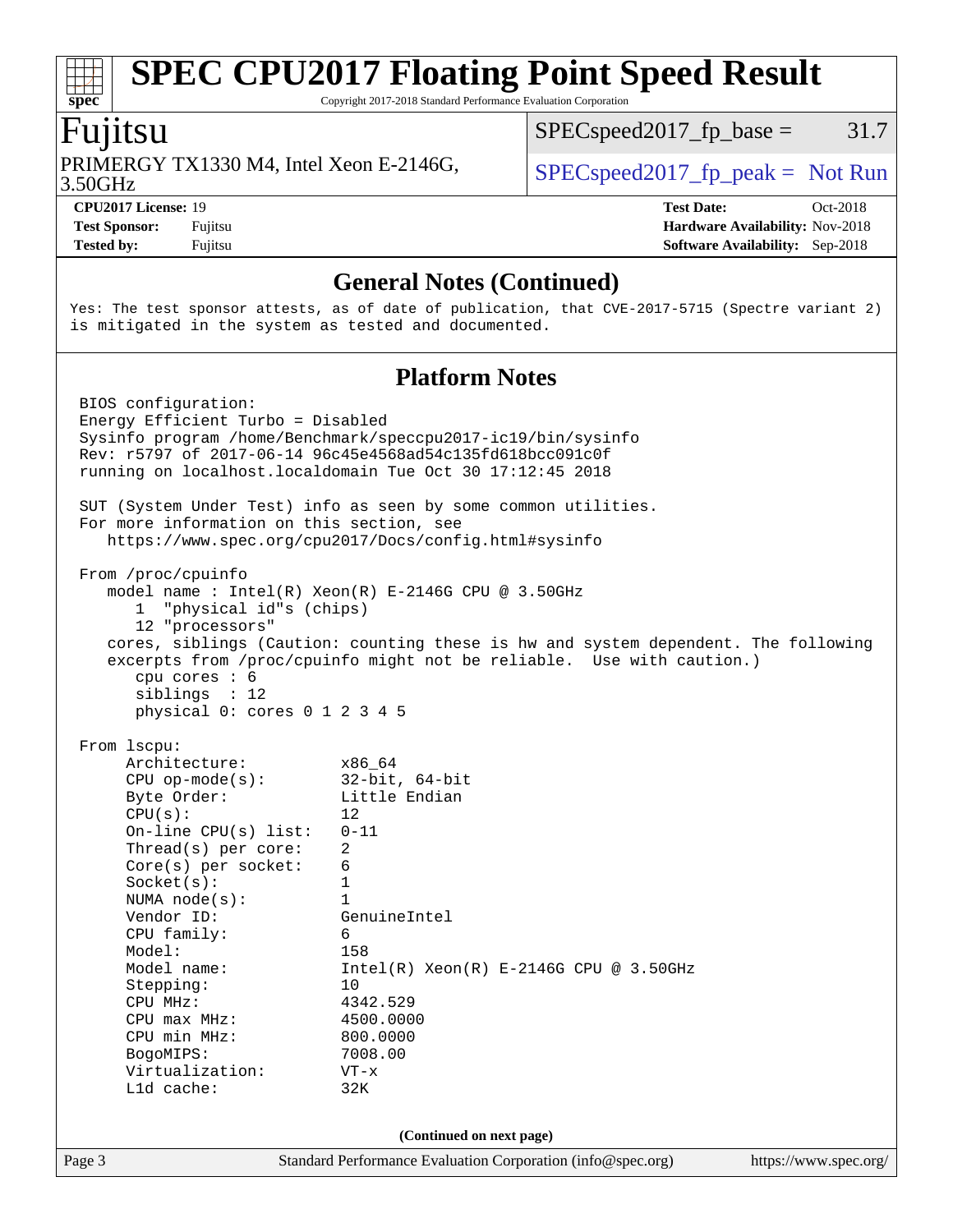Copyright 2017-2018 Standard Performance Evaluation Corporation

### Fujitsu

**[spec](http://www.spec.org/)**

3.50GHz PRIMERGY TX1330 M4, Intel Xeon E-2146G,  $\vert$  [SPECspeed2017\\_fp\\_peak =](http://www.spec.org/auto/cpu2017/Docs/result-fields.html#SPECspeed2017fppeak) Not Run

 $SPEC speed2017_fp\_base = 31.7$ 

**[Tested by:](http://www.spec.org/auto/cpu2017/Docs/result-fields.html#Testedby)** Fujitsu **[Software Availability:](http://www.spec.org/auto/cpu2017/Docs/result-fields.html#SoftwareAvailability)** Sep-2018

**[CPU2017 License:](http://www.spec.org/auto/cpu2017/Docs/result-fields.html#CPU2017License)** 19 **[Test Date:](http://www.spec.org/auto/cpu2017/Docs/result-fields.html#TestDate)** Oct-2018 **[Test Sponsor:](http://www.spec.org/auto/cpu2017/Docs/result-fields.html#TestSponsor)** Fujitsu **[Hardware Availability:](http://www.spec.org/auto/cpu2017/Docs/result-fields.html#HardwareAvailability)** Nov-2018

#### **[Platform Notes \(Continued\)](http://www.spec.org/auto/cpu2017/Docs/result-fields.html#PlatformNotes)**

L1i cache: 32K L2 cache: 256K L3 cache: 12288K NUMA node0 CPU(s): 0-11 Flags: fpu vme de pse tsc msr pae mce cx8 apic sep mtrr pge mca cmov pat pse36 clflush dts acpi mmx fxsr sse sse2 ss ht tm pbe syscall nx pdpe1gb rdtscp lm constant\_tsc art arch\_perfmon pebs bts rep\_good nopl xtopology nonstop\_tsc aperfmperf eagerfpu pni pclmulqdq dtes64 monitor ds\_cpl vmx smx est tm2 ssse3 sdbg fma cx16 xtpr pdcm pcid sse4\_1 sse4\_2 x2apic movbe popcnt tsc\_deadline\_timer aes xsave avx f16c rdrand lahf\_lm abm 3dnowprefetch epb intel\_pt tpr\_shadow vnmi flexpriority ept vpid fsgsbase tsc\_adjust bmi1 hle avx2 smep bmi2 erms invpcid rtm mpx rdseed adx smap clflushopt xsaveopt xsavec xgetbv1 ibpb ibrs stibp dtherm ida arat pln pts hwp hwp\_notify hwp\_act\_window hwp\_epp spec\_ctrl intel\_stibp /proc/cpuinfo cache data cache size : 12288 KB From numactl --hardware WARNING: a numactl 'node' might or might not correspond to a physical chip. available: 1 nodes (0) node 0 cpus: 0 1 2 3 4 5 6 7 8 9 10 11 node 0 size: 65277 MB node 0 free: 63176 MB node distances: node 0 0: 10 From /proc/meminfo MemTotal: 65543968 kB HugePages\_Total: 0 Hugepagesize: 2048 kB From /etc/\*release\* /etc/\*version\* os-release: NAME="Red Hat Enterprise Linux Server" VERSION="7.5 (Maipo)" ID="rhel" ID\_LIKE="fedora" VARIANT="Server" VARIANT\_ID="server" VERSION\_ID="7.5" PRETTY\_NAME="Red Hat Enterprise Linux Server 7.5 (Maipo)" redhat-release: Red Hat Enterprise Linux Server release 7.5 (Maipo) system-release: Red Hat Enterprise Linux Server release 7.5 (Maipo) system-release-cpe: cpe:/o:redhat:enterprise\_linux:7.5:ga:server uname -a: **(Continued on next page)**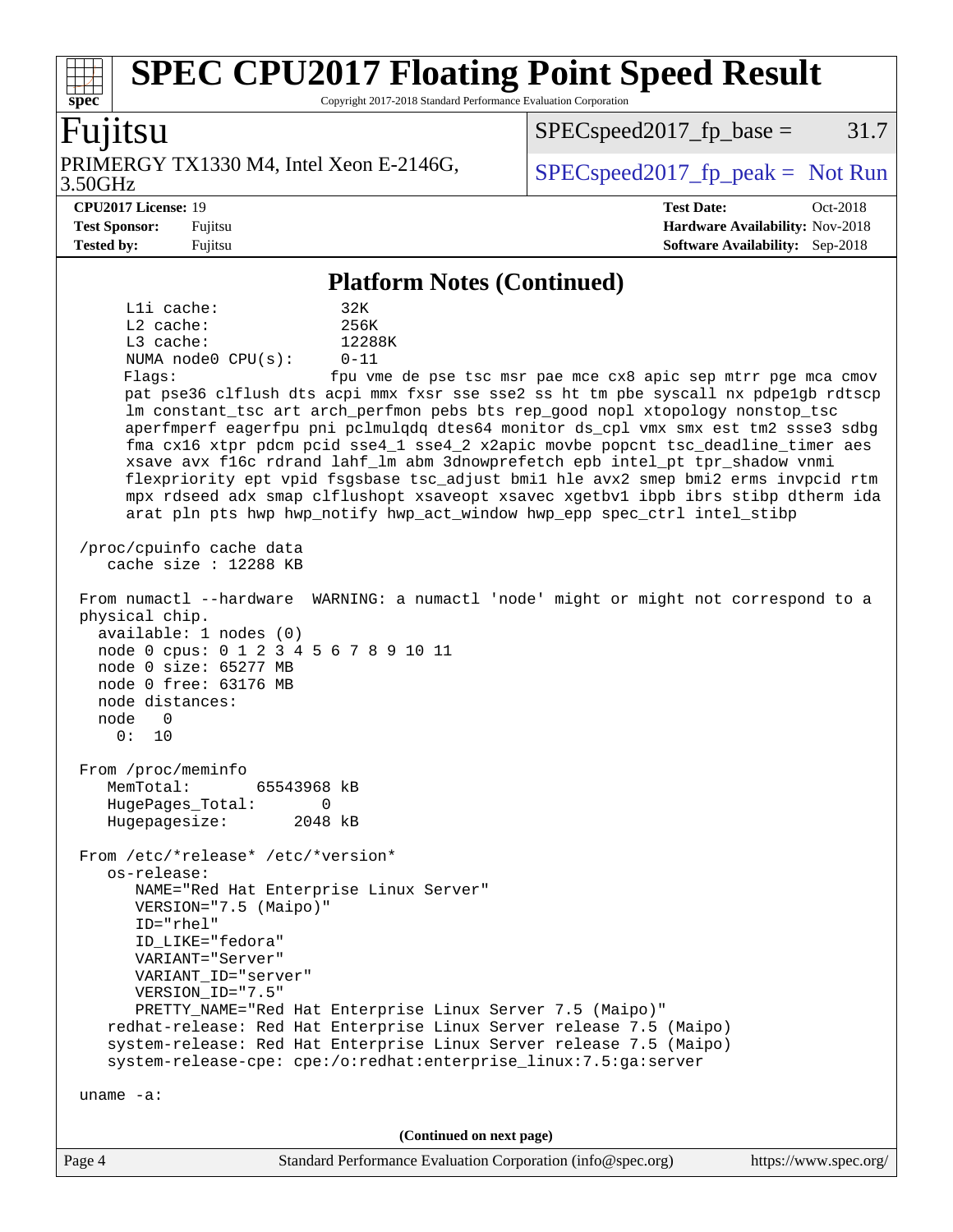Copyright 2017-2018 Standard Performance Evaluation Corporation

## Fujitsu

3.50GHz PRIMERGY TX1330 M4, Intel Xeon E-2146G,  $\vert$  [SPECspeed2017\\_fp\\_peak =](http://www.spec.org/auto/cpu2017/Docs/result-fields.html#SPECspeed2017fppeak) Not Run

 $SPEC speed2017_fp\_base = 31.7$ 

**[spec](http://www.spec.org/)**

**[Tested by:](http://www.spec.org/auto/cpu2017/Docs/result-fields.html#Testedby)** Fujitsu **[Software Availability:](http://www.spec.org/auto/cpu2017/Docs/result-fields.html#SoftwareAvailability)** Sep-2018

**[CPU2017 License:](http://www.spec.org/auto/cpu2017/Docs/result-fields.html#CPU2017License)** 19 **[Test Date:](http://www.spec.org/auto/cpu2017/Docs/result-fields.html#TestDate)** Oct-2018 **[Test Sponsor:](http://www.spec.org/auto/cpu2017/Docs/result-fields.html#TestSponsor)** Fujitsu **[Hardware Availability:](http://www.spec.org/auto/cpu2017/Docs/result-fields.html#HardwareAvailability)** Nov-2018

### **[Platform Notes \(Continued\)](http://www.spec.org/auto/cpu2017/Docs/result-fields.html#PlatformNotes)**

 Linux localhost.localdomain 3.10.0-862.el7.x86\_64 #1 SMP Wed Mar 21 18:14:51 EDT 2018 x86\_64 x86\_64 x86\_64 GNU/Linux

run-level 3 Oct 30 17:05

 SPEC is set to: /home/Benchmark/speccpu2017-ic19 Filesystem Type Size Used Avail Use% Mounted on /dev/mapper/rhel-home xfs 150G 33G 118G 22% /home

 Additional information from dmidecode follows. WARNING: Use caution when you interpret this section. The 'dmidecode' program reads system data which is "intended to allow hardware to be accurately determined", but the intent may not be met, as there are frequent changes to hardware, firmware, and the "DMTF SMBIOS" standard.

 BIOS FUJITSU // American Megatrends Inc. V5.0.0.13 R1.0.0 for D3673-A1x 09/14/2018 Memory:

4x SK Hynix HMA82GU7CJR8N-VK 16 GB 2 rank 2667

(End of data from sysinfo program)

#### **[Compiler Version Notes](http://www.spec.org/auto/cpu2017/Docs/result-fields.html#CompilerVersionNotes)**

| 619.1bm_s(base) 638.imagick_s(base) 644.nab_s(base)<br>CC                                                                          |  |  |  |  |  |  |
|------------------------------------------------------------------------------------------------------------------------------------|--|--|--|--|--|--|
| icc (ICC) 19.0.0.117 20180804<br>Copyright (C) 1985-2018 Intel Corporation. All rights reserved.                                   |  |  |  |  |  |  |
| FC 607.cactuBSSN_s(base)                                                                                                           |  |  |  |  |  |  |
| icpc (ICC) 19.0.0.117 20180804<br>Copyright (C) 1985-2018 Intel Corporation. All rights reserved.<br>icc (ICC) 19.0.0.117 20180804 |  |  |  |  |  |  |
| Copyright (C) 1985-2018 Intel Corporation. All rights reserved.<br>ifort (IFORT) 19.0.0.117 20180804                               |  |  |  |  |  |  |
| Copyright (C) 1985-2018 Intel Corporation. All rights reserved.                                                                    |  |  |  |  |  |  |
| 603.bwaves $s(base)$ 649.fotonik3d $s(base)$ 654.roms $s(base)$<br>FC                                                              |  |  |  |  |  |  |
| ifort (IFORT) 19.0.0.117 20180804<br>Copyright (C) 1985-2018 Intel Corporation. All rights reserved.                               |  |  |  |  |  |  |
| (Continued on next page)                                                                                                           |  |  |  |  |  |  |

Page 5 Standard Performance Evaluation Corporation [\(info@spec.org\)](mailto:info@spec.org) <https://www.spec.org/>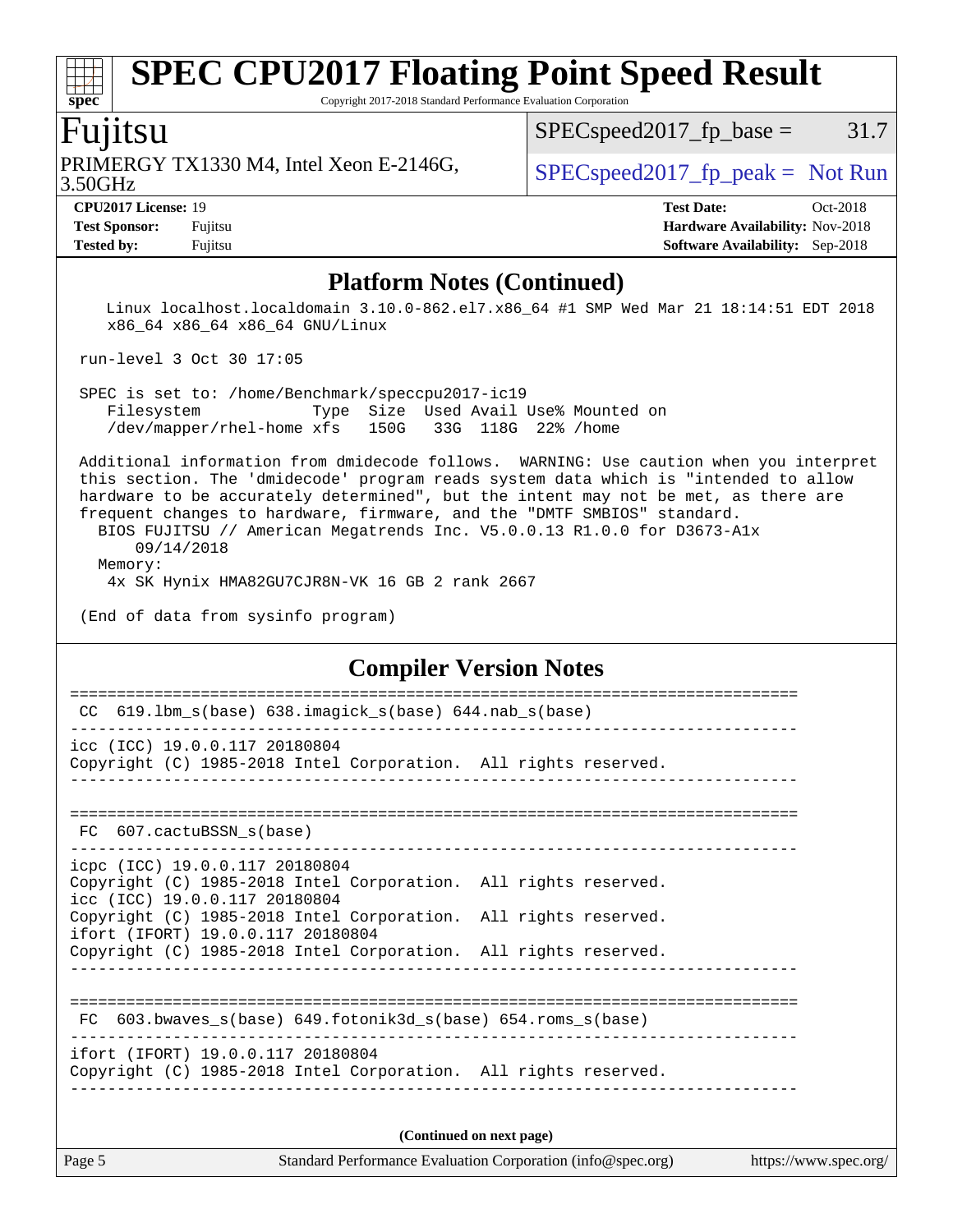Copyright 2017-2018 Standard Performance Evaluation Corporation

# Fujitsu

**[spec](http://www.spec.org/)**

3.50GHz PRIMERGY TX1330 M4, Intel Xeon E-2146G,  $\vert$  [SPECspeed2017\\_fp\\_peak =](http://www.spec.org/auto/cpu2017/Docs/result-fields.html#SPECspeed2017fppeak) Not Run

 $SPEC speed2017_fp\_base = 31.7$ 

**[CPU2017 License:](http://www.spec.org/auto/cpu2017/Docs/result-fields.html#CPU2017License)** 19 **[Test Date:](http://www.spec.org/auto/cpu2017/Docs/result-fields.html#TestDate)** Oct-2018 **[Test Sponsor:](http://www.spec.org/auto/cpu2017/Docs/result-fields.html#TestSponsor)** Fujitsu **[Hardware Availability:](http://www.spec.org/auto/cpu2017/Docs/result-fields.html#HardwareAvailability)** Nov-2018 **[Tested by:](http://www.spec.org/auto/cpu2017/Docs/result-fields.html#Testedby)** Fujitsu **[Software Availability:](http://www.spec.org/auto/cpu2017/Docs/result-fields.html#SoftwareAvailability)** Sep-2018

### **[Compiler Version Notes \(Continued\)](http://www.spec.org/auto/cpu2017/Docs/result-fields.html#CompilerVersionNotes)**

==============================================================================

 CC 621.wrf\_s(base) 627.cam4\_s(base) 628.pop2\_s(base) ------------------------------------------------------------------------------

ifort (IFORT) 19.0.0.117 20180804

Copyright (C) 1985-2018 Intel Corporation. All rights reserved. icc (ICC) 19.0.0.117 20180804

Copyright (C) 1985-2018 Intel Corporation. All rights reserved.

------------------------------------------------------------------------------

## **[Base Compiler Invocation](http://www.spec.org/auto/cpu2017/Docs/result-fields.html#BaseCompilerInvocation)**

[C benchmarks](http://www.spec.org/auto/cpu2017/Docs/result-fields.html#Cbenchmarks):  $icc - m64 - std = c11$ 

[Fortran benchmarks](http://www.spec.org/auto/cpu2017/Docs/result-fields.html#Fortranbenchmarks): [ifort -m64](http://www.spec.org/cpu2017/results/res2018q4/cpu2017-20181113-09798.flags.html#user_FCbase_intel_ifort_64bit_24f2bb282fbaeffd6157abe4f878425411749daecae9a33200eee2bee2fe76f3b89351d69a8130dd5949958ce389cf37ff59a95e7a40d588e8d3a57e0c3fd751)

[Benchmarks using both Fortran and C](http://www.spec.org/auto/cpu2017/Docs/result-fields.html#BenchmarksusingbothFortranandC): [ifort -m64](http://www.spec.org/cpu2017/results/res2018q4/cpu2017-20181113-09798.flags.html#user_CC_FCbase_intel_ifort_64bit_24f2bb282fbaeffd6157abe4f878425411749daecae9a33200eee2bee2fe76f3b89351d69a8130dd5949958ce389cf37ff59a95e7a40d588e8d3a57e0c3fd751) [icc -m64 -std=c11](http://www.spec.org/cpu2017/results/res2018q4/cpu2017-20181113-09798.flags.html#user_CC_FCbase_intel_icc_64bit_c11_33ee0cdaae7deeeab2a9725423ba97205ce30f63b9926c2519791662299b76a0318f32ddfffdc46587804de3178b4f9328c46fa7c2b0cd779d7a61945c91cd35)

[Benchmarks using Fortran, C, and C++:](http://www.spec.org/auto/cpu2017/Docs/result-fields.html#BenchmarksusingFortranCandCXX) [icpc -m64](http://www.spec.org/cpu2017/results/res2018q4/cpu2017-20181113-09798.flags.html#user_CC_CXX_FCbase_intel_icpc_64bit_4ecb2543ae3f1412ef961e0650ca070fec7b7afdcd6ed48761b84423119d1bf6bdf5cad15b44d48e7256388bc77273b966e5eb805aefd121eb22e9299b2ec9d9) [icc -m64 -std=c11](http://www.spec.org/cpu2017/results/res2018q4/cpu2017-20181113-09798.flags.html#user_CC_CXX_FCbase_intel_icc_64bit_c11_33ee0cdaae7deeeab2a9725423ba97205ce30f63b9926c2519791662299b76a0318f32ddfffdc46587804de3178b4f9328c46fa7c2b0cd779d7a61945c91cd35) [ifort -m64](http://www.spec.org/cpu2017/results/res2018q4/cpu2017-20181113-09798.flags.html#user_CC_CXX_FCbase_intel_ifort_64bit_24f2bb282fbaeffd6157abe4f878425411749daecae9a33200eee2bee2fe76f3b89351d69a8130dd5949958ce389cf37ff59a95e7a40d588e8d3a57e0c3fd751)

# **[Base Portability Flags](http://www.spec.org/auto/cpu2017/Docs/result-fields.html#BasePortabilityFlags)**

 603.bwaves\_s: [-DSPEC\\_LP64](http://www.spec.org/cpu2017/results/res2018q4/cpu2017-20181113-09798.flags.html#suite_basePORTABILITY603_bwaves_s_DSPEC_LP64) 607.cactuBSSN\_s: [-DSPEC\\_LP64](http://www.spec.org/cpu2017/results/res2018q4/cpu2017-20181113-09798.flags.html#suite_basePORTABILITY607_cactuBSSN_s_DSPEC_LP64) 619.lbm\_s: [-DSPEC\\_LP64](http://www.spec.org/cpu2017/results/res2018q4/cpu2017-20181113-09798.flags.html#suite_basePORTABILITY619_lbm_s_DSPEC_LP64) 621.wrf\_s: [-DSPEC\\_LP64](http://www.spec.org/cpu2017/results/res2018q4/cpu2017-20181113-09798.flags.html#suite_basePORTABILITY621_wrf_s_DSPEC_LP64) [-DSPEC\\_CASE\\_FLAG](http://www.spec.org/cpu2017/results/res2018q4/cpu2017-20181113-09798.flags.html#b621.wrf_s_baseCPORTABILITY_DSPEC_CASE_FLAG) [-convert big\\_endian](http://www.spec.org/cpu2017/results/res2018q4/cpu2017-20181113-09798.flags.html#user_baseFPORTABILITY621_wrf_s_convert_big_endian_c3194028bc08c63ac5d04de18c48ce6d347e4e562e8892b8bdbdc0214820426deb8554edfa529a3fb25a586e65a3d812c835984020483e7e73212c4d31a38223) 627.cam4\_s: [-DSPEC\\_LP64](http://www.spec.org/cpu2017/results/res2018q4/cpu2017-20181113-09798.flags.html#suite_basePORTABILITY627_cam4_s_DSPEC_LP64) [-DSPEC\\_CASE\\_FLAG](http://www.spec.org/cpu2017/results/res2018q4/cpu2017-20181113-09798.flags.html#b627.cam4_s_baseCPORTABILITY_DSPEC_CASE_FLAG) 628.pop2\_s: [-DSPEC\\_LP64](http://www.spec.org/cpu2017/results/res2018q4/cpu2017-20181113-09798.flags.html#suite_basePORTABILITY628_pop2_s_DSPEC_LP64) [-DSPEC\\_CASE\\_FLAG](http://www.spec.org/cpu2017/results/res2018q4/cpu2017-20181113-09798.flags.html#b628.pop2_s_baseCPORTABILITY_DSPEC_CASE_FLAG) [-convert big\\_endian](http://www.spec.org/cpu2017/results/res2018q4/cpu2017-20181113-09798.flags.html#user_baseFPORTABILITY628_pop2_s_convert_big_endian_c3194028bc08c63ac5d04de18c48ce6d347e4e562e8892b8bdbdc0214820426deb8554edfa529a3fb25a586e65a3d812c835984020483e7e73212c4d31a38223) [-assume byterecl](http://www.spec.org/cpu2017/results/res2018q4/cpu2017-20181113-09798.flags.html#user_baseFPORTABILITY628_pop2_s_assume_byterecl_7e47d18b9513cf18525430bbf0f2177aa9bf368bc7a059c09b2c06a34b53bd3447c950d3f8d6c70e3faf3a05c8557d66a5798b567902e8849adc142926523472) 638.imagick\_s: [-DSPEC\\_LP64](http://www.spec.org/cpu2017/results/res2018q4/cpu2017-20181113-09798.flags.html#suite_basePORTABILITY638_imagick_s_DSPEC_LP64) 644.nab\_s: [-DSPEC\\_LP64](http://www.spec.org/cpu2017/results/res2018q4/cpu2017-20181113-09798.flags.html#suite_basePORTABILITY644_nab_s_DSPEC_LP64) 649.fotonik3d\_s: [-DSPEC\\_LP64](http://www.spec.org/cpu2017/results/res2018q4/cpu2017-20181113-09798.flags.html#suite_basePORTABILITY649_fotonik3d_s_DSPEC_LP64) 654.roms\_s: [-DSPEC\\_LP64](http://www.spec.org/cpu2017/results/res2018q4/cpu2017-20181113-09798.flags.html#suite_basePORTABILITY654_roms_s_DSPEC_LP64)